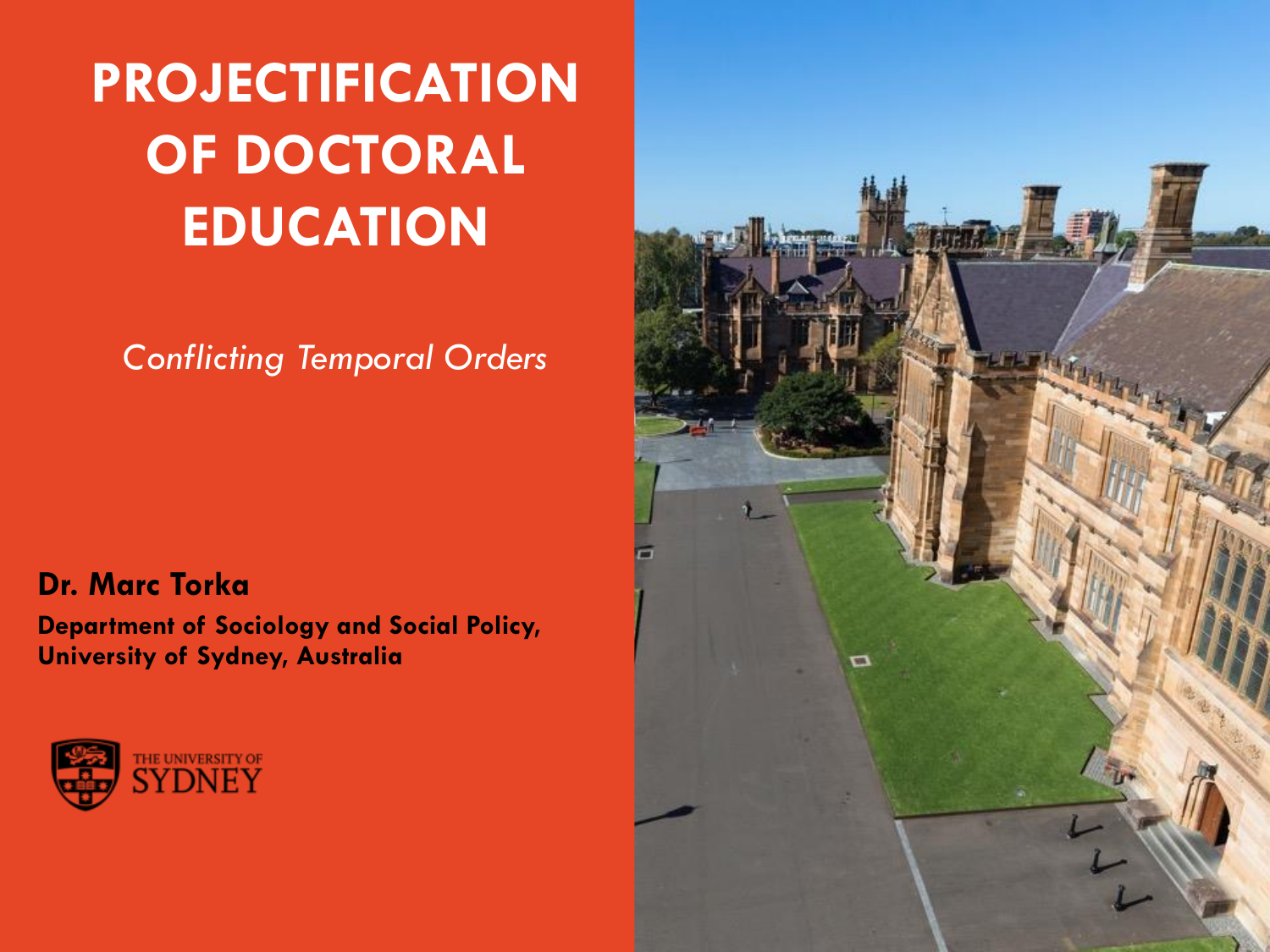# **What is Projectification?**

- A basic process of conceptualising activities in the form of a project. Projects are always limited in time, scope and content before activities have commenced.
- In the academic world, projectification simply means that research processes (including doctoral research) are increasingly understood as the development, assessment and realisation of a project.
- Projects project future research and only exist in statu nascendi.
- We communicate projects to others using a plan that outlines the contents, aims, methods and milestones that ultimately lead to desired results.
- It is expected that the realities of research should follow the plan.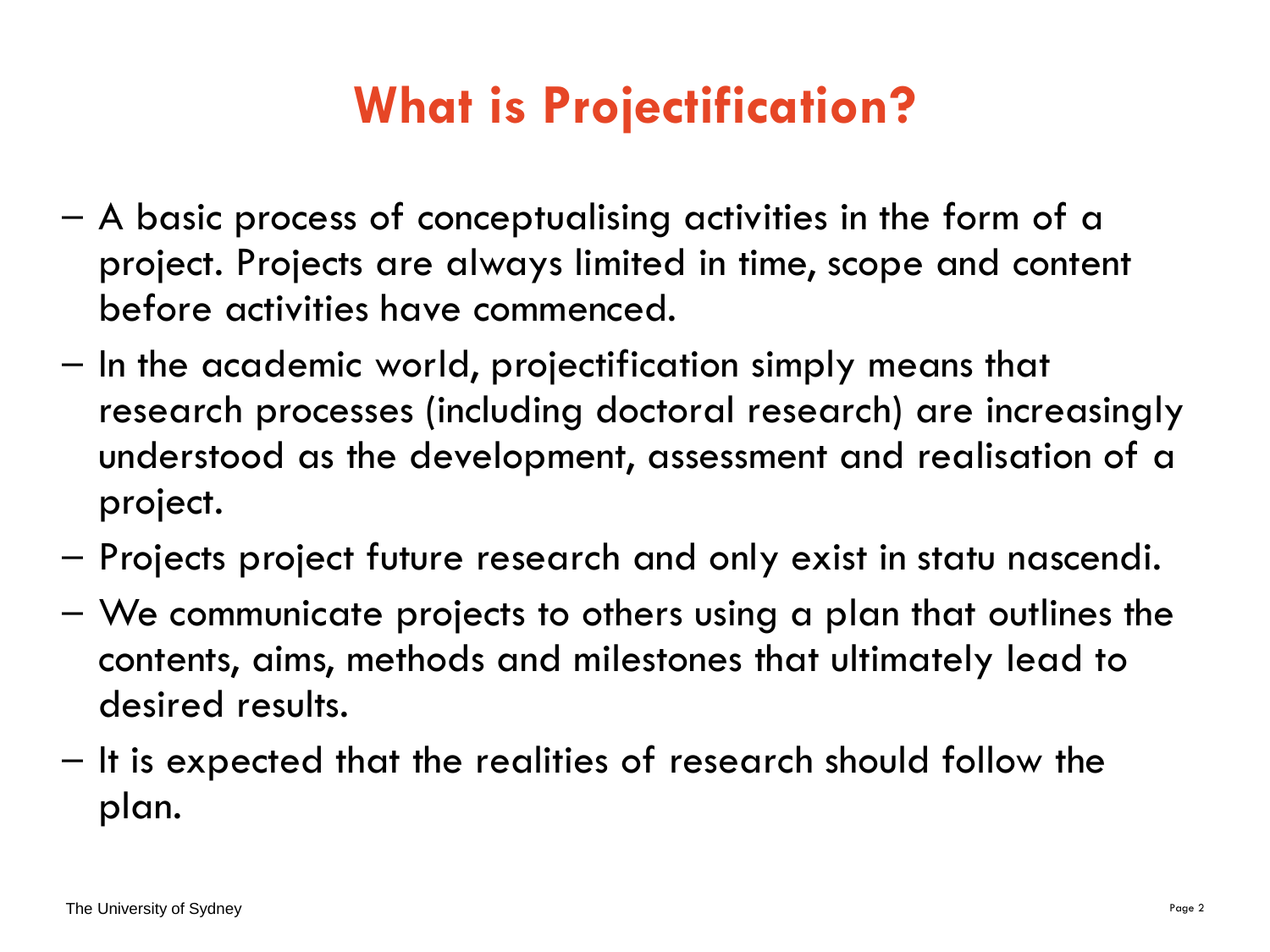# **Temporalities of project-based Research**

- Given timeframes for new, unique and unknown activities
- Predicting future research dynamics in a plan
- Investing precious research time in planning activities
- Sequencing interdependent activities ('milestones')
- Spending an extended period of time on one topic and excluding or postponing emerging themes
- Linear understanding of time that is constantly running out creates time pressure
- Conflicts between types of time including expected and actual completion times or the duration of research cycles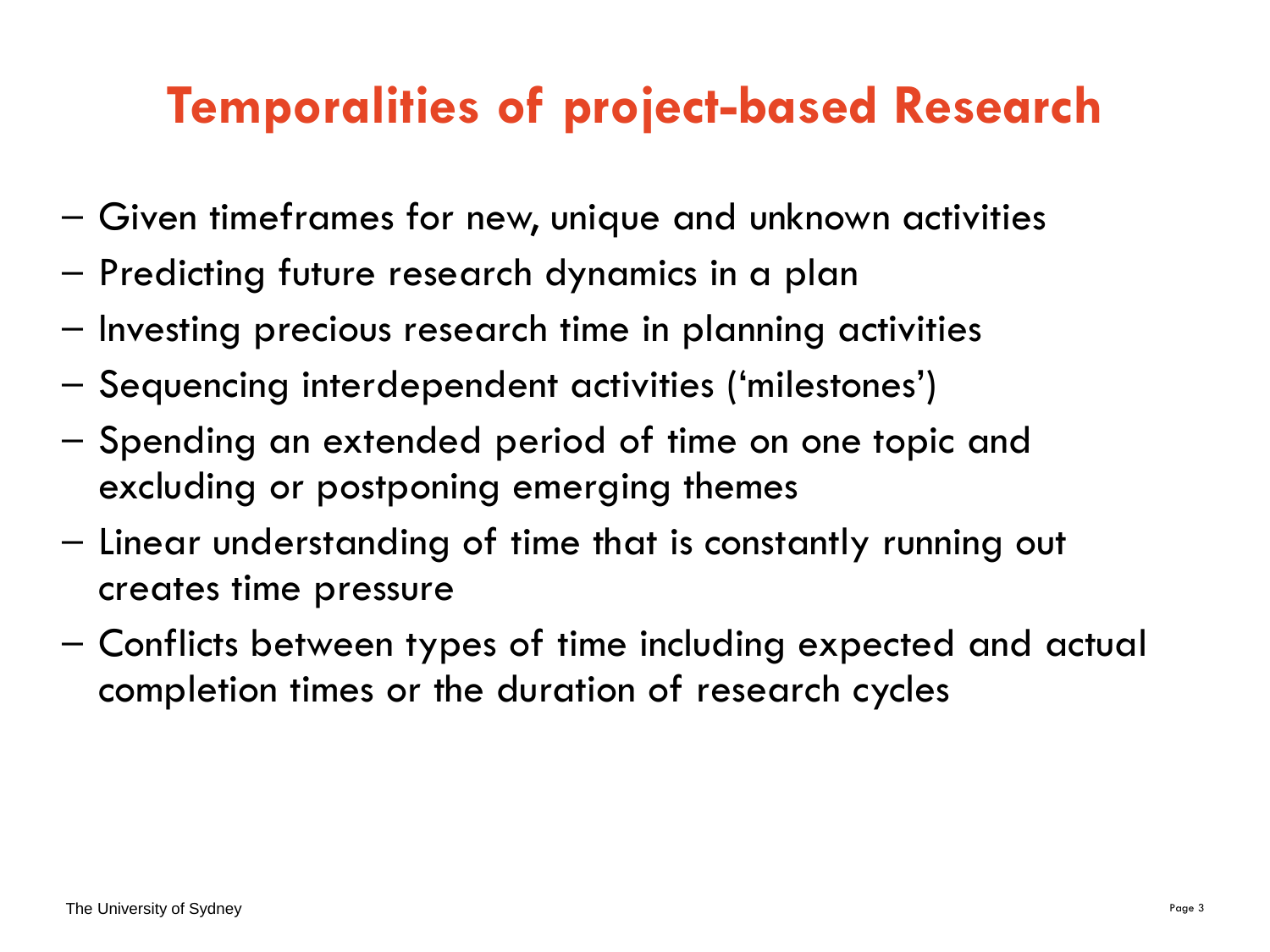# **Evolution and Drivers of Projectification**

- Projectification is a long-term trend that can be traced back to the  $17<sup>th</sup>$  century ("Age of Projects").
- Understanding of projects has shifted significantly from negative (speculative promises) to positive connotations (systematic planning).
- Modern Drivers of Projectification:
- a) Applied or targeted research
- b) Coordinated research in "Big Science"
- c) Assessing, selecting, monitoring project proposals at funding agencies
- d) Research governance at academic institutions to drive research performance in terms of publications, funding and PhD completions



### **The Project concept from 1550 to 2019 (Google Ngram)**

### **An Early Projector: Daniel Defoe (1660 – 1731)**

"The honest projector is he who, having by fair and plain principles of sense, honesty, and ingenuity brought any contrivance to <sup>a</sup> suitable perfection, makes out what he pretends to, picks nobody'<sup>s</sup> pocket, puts his project in execution, and contents himself with the real produce as the profit of his invention."

*Daniel Defoe, An Essay upon Projects, 1697.*

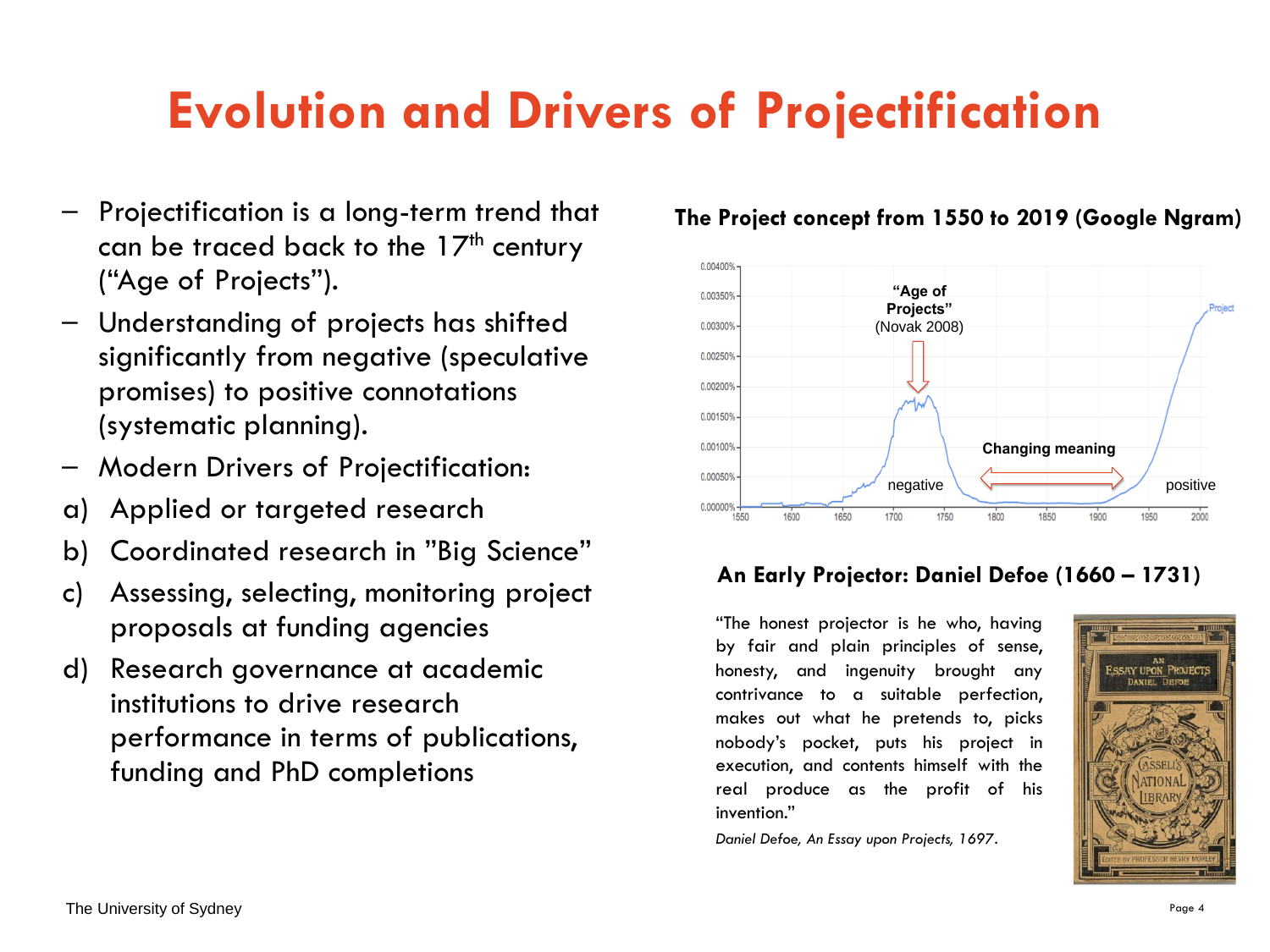# **Projects as basic elements in doctoral programs**

- Doctoral programs borrow the already established project form and apply it to all stages of the PhD process:
- Project proposals are required for admission, finding supervisors or progressing to candidature
- Proposals function as benchmark for supervision meetings and progress review panels
- Supervisors are assessed in their capacity as project managers
- Coursework provides project-related skills considered relevant within and beyond academia
- Trend towards a broader examination process to address the diverse competencies candidates have developed in the course of their project.

*"The development of a research project is the most effective way of training of research"*  (Ruberti, 2001)

*"Students should plan and execute the project within the time limits defined"* (USYD 2013)

#### Figure 6: Optional transversal skills training

What type of optional transversal skills training is offered to doctoral candidates at your institution? Number of respondents: 127-133/138

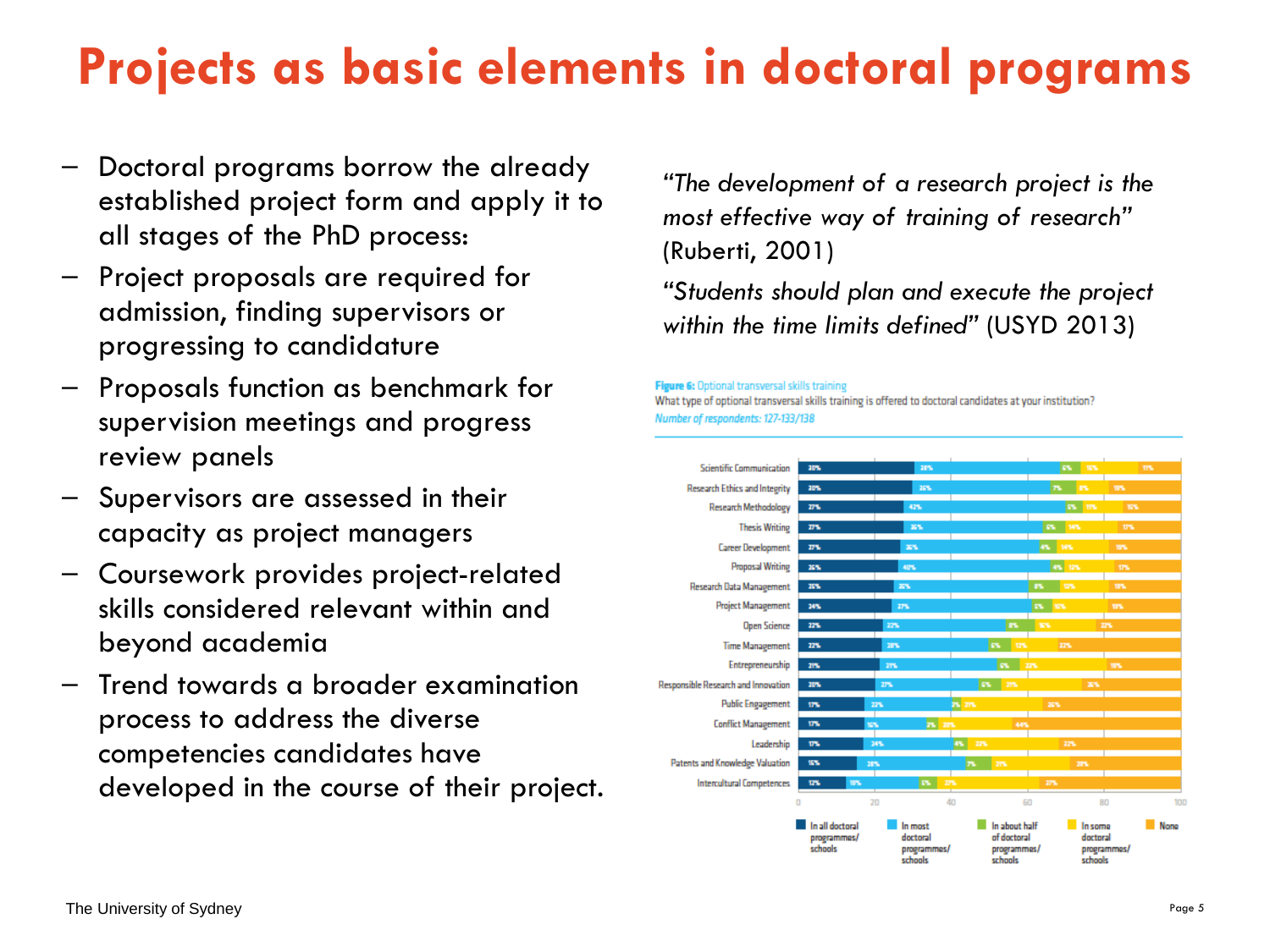# **Different 'fit' between projects and doctoral research practices**

- Research fields use and relate to the project form differently according to their socio-epistemic properties.
- Creating your individual project is common in the social sciences and humanities but also challenging due to unclear intellectual technologies.
- The best fit was found in observational astronomy where students receive predefined work packages that already contain theories, methods and data to work out a topic.
- Theoretical physics used small 'initial projects' to start an open thought process rather than planning it ahead.
- In experimental physics PhD students usually grow up in teams and already existing experiments. Themes emerge in the course of collective experimental work and individual achievements are ascribed ex post.

|          | Individual work                                                                       | Collective work                                                                        |
|----------|---------------------------------------------------------------------------------------|----------------------------------------------------------------------------------------|
| Good Fit | <b>Creating</b><br>individualised<br>projects<br>(Social Sciences)                    | <b>Working out</b><br>predefined<br>projects<br>(Observational Astronomy)              |
| Poor Fit | <b>Generating own</b><br><b>ideas in initial</b><br>projects<br>(Theoretical Physics) | <b>Constructing</b><br><b>Individual</b><br>projects ex post<br>(Experimental Physics) |

Torka, M. Projectification of Doctoral Training? [How Research Fields Respond to a New](https://link.springer.com/article/10.1007/s11024-018-9342-8#citeas)  Funding Regime. *Minerva* **56,** 59–83 (2018)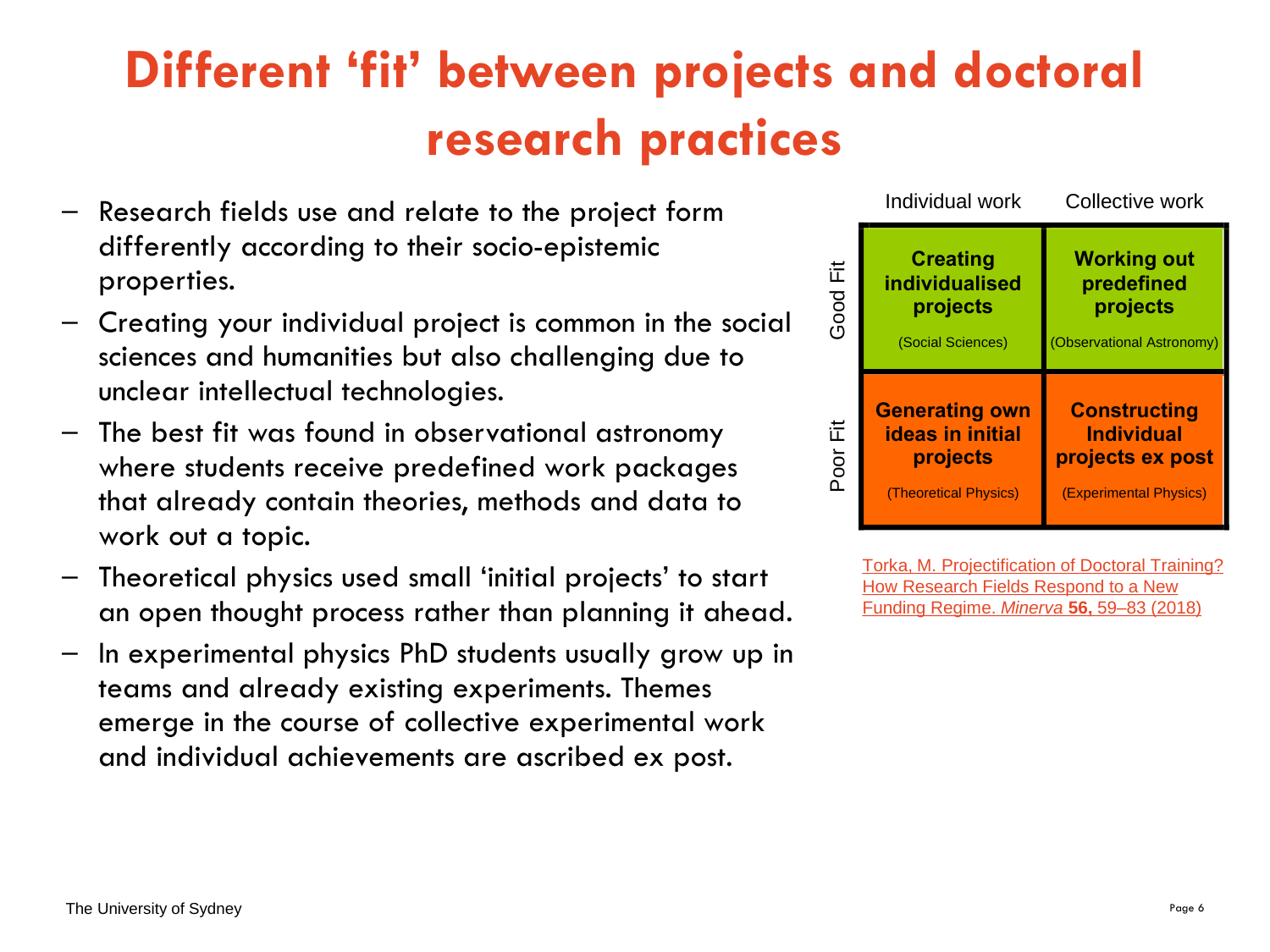# **Standard time for PhD projects?**

- Completion times have been slightly improved but a mismatch between expected and actual completion times remains around the globe: Australia 4.8 versus 3.5, South Africa 5 versus 3, USA 6 versus 4 (after qualifying exam), Netherlands 5 versus 4 years.
- Differences between disciplines and specific student cohorts largely remain indicating that the specific structural and social conditions which drive or slow down completion have not been addressed.
- A re-alignment between normative and real completion time or at least more flexibility in our governance and funding mechanisms is necessary to account for differences in the PhD process.



Figure 2: CCR 2009 all Broad Fields of Education



Figure 9: CCRs by full-time student characteristics

Torka, M. Change and continuity in Australian doctoral [education. PhD completion rates and times \(2005-2018\).](https://eric.ed.gov/?id=EJ1267338) AUR 62, 69-82 (2020)